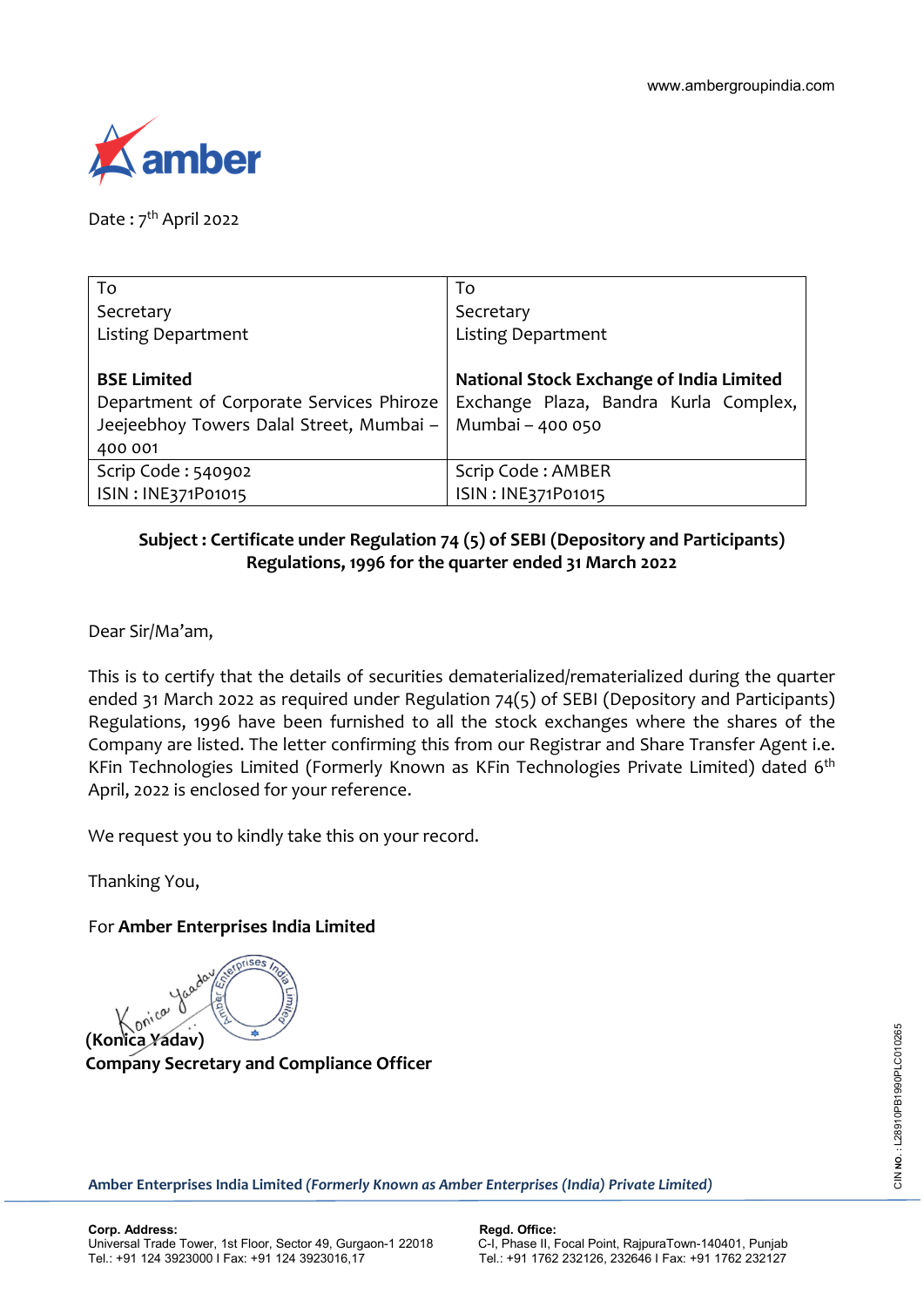

**KFIN/MRVS/NSDL/74(5) E/1 Date: 06/04/2022**

**NATIONAL SECURITIES DEPOSITORY LIMITED TRADE WORLD 4TH FLOOR KAMALA MILLS COMPOUND SENAPATI BAPAT MARG LOWER PAREL MUMBAI - 400 013**

**Dear Sir(s), Sub: Certificate under Regulation 74(5) for the quarter ended March 31, 2022**

**We as Registrars, Share Transfer and Depository Services agents of the AMBER ENTERPRISES INDIA LIMITED, certify that the details of securities dematerialized/rematerialized during the aforesaid period, as required under Regulation 74(5) of SEBI (Depositories and participants) Regulations 2018 have been furnished to all the Stock Exchanges where the shares of the company are listed.** 

**Thanking you,**

**Yours faithfully, For KFIN TECHNOLOGIES LIMITED**

K. Rey

**Raj Kumar Kale Asst. Vice President**

**CC TO:**

**THE COMPANY SECRETARY AMBER ENTERPRISES INDIA LIMITED UNIVERSAL TRADE TOWER, 1ST FLOOR SECTOR-49, SOHNA ROAD, GURGAON 122018**

> **KFin Technologies Limited O** (Formerly known as KFin Technologies Private Limited) Registered & Corporate Office: Selenium, Tower B, Plot No- 31 & 32, Financial District, Nanakramguda, Serilingampally Hyderabad Rangareddi, Telangana - 500032, India

CIN: U72400TG2017PLC117649